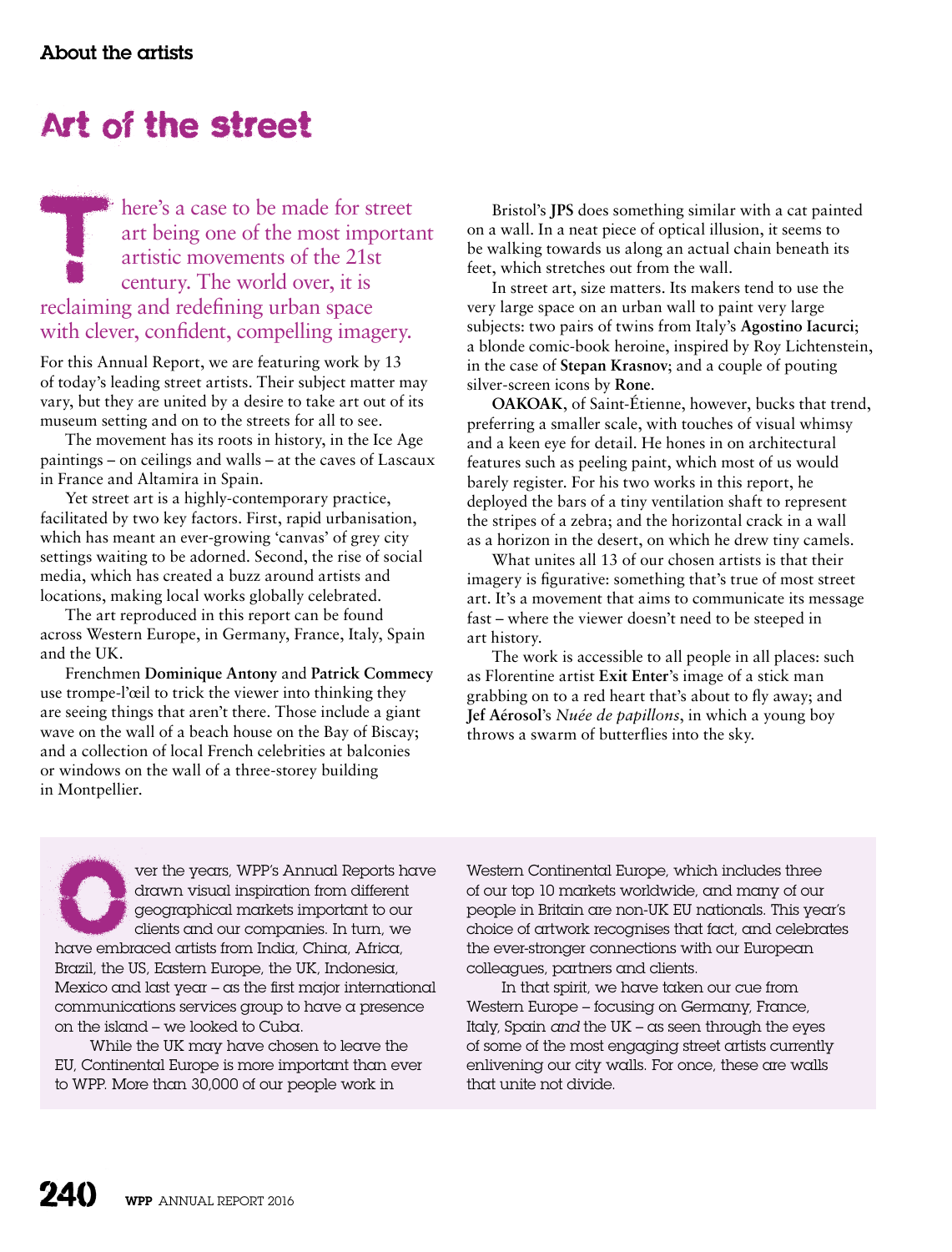Often relying on visual puns or double takes, street art doesn't demand linguistic understanding either. It bridges cultures, borders and also dictionaries. It gives sometimes harsh environments a sense of place and community.

Certain artists use recurring characters. **XOOOOX** achieves this with his introspective fashion models; as does **Nick Walker** with his artist-gentleman, in bowler hat and pin-striped suit, regularly depicted in the act of creating a piece of street art.

Many times, of course, works invite the viewer to stop and reflect. **David de la Mano**, for example, with *Diaspora*, in which a black mass of silhouetted humans – with flippers for legs – appear to be taking flight. His fellow Spaniard, **Pablo S. Herrero**, uses bare trees that seem to suggest nature reclaiming the streets ever so slowly from metropolitan forces.

All 13 of these artists, then, are transforming urban environments across the continent. They combine wit, a gift for communicating with large audiences and a position at the cutting edge of today's art. These are walls, but ones that bring people together rather than divide.  $\rightarrow$ 



## Mark Seliger

Mark Seliger is a well-known American photographer noted for his portraiture. His credits include *Rolling Stone*, where he was chief photographer for 10 years, shooting over 125 covers. In 2001 he moved to Condé Nast. He shoots frequently for *Vanity Fair*, Details, Italian Vogue, German Vogue among others. His work has been exhibited in museums and galleries.



1 cover 2 page 17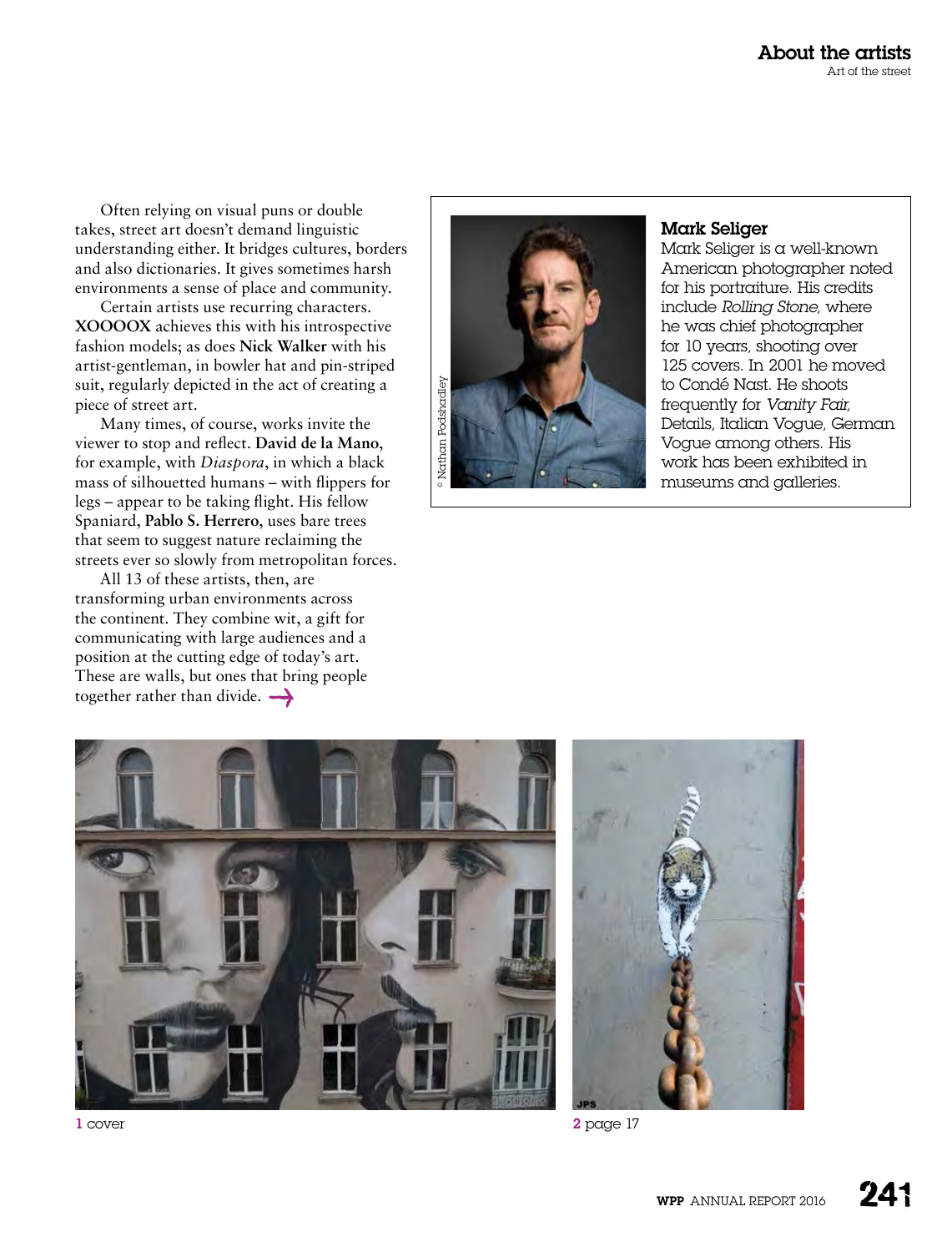









6 page 159 7 page 114







8 page 98 9 page 168